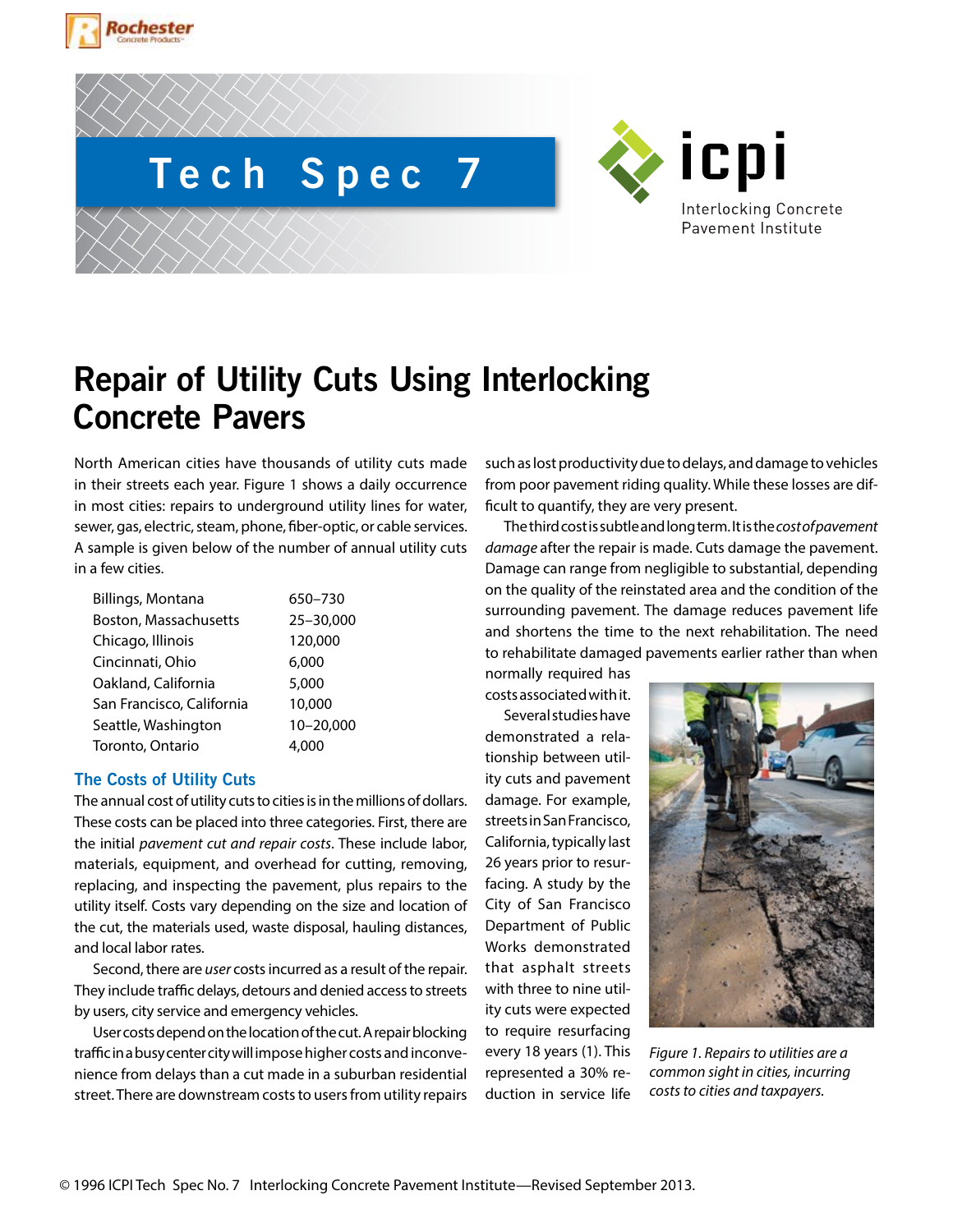compared to streets with less than three cuts. Streets with more than nine cuts were expected to be resurfaced every 13 years. This represents a 50% reduction in service compared to streets with less than three cuts.

The report concludes that while San Francisco has some of the highest standards for trench restoration, utility cuts produce damage that extends beyond the immediate trench. "...even the highest restoration standards do not remedy all the damage. Utility cuts cause the soil around the cut to be disturbed, cause the backfilled soil to be compacted to a different degree than the soil around the cut, and produce discontinuities in the soil and wearing surface. Therefore,



A damage fee would be derived by dividing the annual cost of resurfacing a particular category of street damaged by utility cuts by the number of years of life expected from those streets. The fee would be higher if a street to be cut had been recently resurfaced, and lower for a street that is about ready for resurfacing.

*Table 1—Annual cost of pavement damage from utility cuts (4).*

the reduction in pavement service life due to utility cuts is an inherent consequence of the trenching process."

A 1985 study in Burlington, Vermont, demonstrated that pavements with patches from utility cuts required resurfacing more often than streets without patches. Pavement life was shortened by factors ranging between 1.70 and 2.53, or 41%

to 60% (2). Research in Santa Monica, California, showed that streets with utility cuts saw an average decrease in life by a factor of 2.75, or 64% (3). A 1994 study by the City of Kansas City, Missouri, notes that "street cuts, no matter how well they are restored, weaken the pavement and shorten the life of the street." It further stated that permit fee revenue does not



*Figure 2. Removal of concrete pavers for a gas line repair in Dayton, Ohio.*



*Figure 3. Compaction of the base*





*Figure 4. Reinstatement of the pavers, bedding and joint sand Figure 5. The final paver surface is continuous. There are no cuts or damage to the pavement.*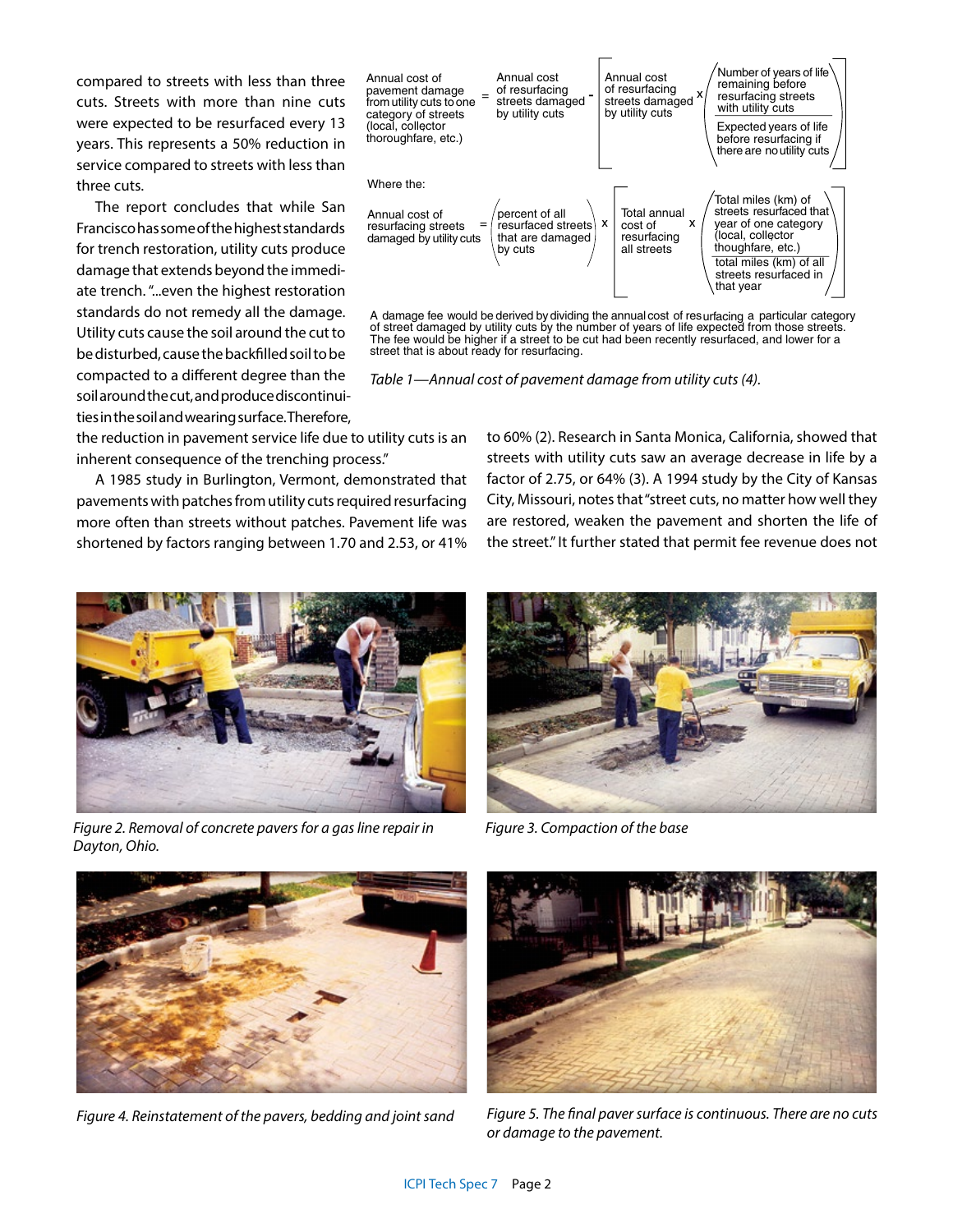

*Figure 6. Cross section of reinstated utility cut into interlocking concrete pavement.*

compensate the city for the lost value resulting from street cuts (4). A 1995 study by the city of Cincinnati, Ohio, showed that damage to the pavement extends up to three feet (1 m) from the edge of properly restored cuts (5).

The cost of pavement damage includes street resurfacing and rehabilitation to remedy damage from cuts. Permit fees charged by cities to those making cuts often do not fully account for pavement damage after the cut pavement is replaced. Some cities, however, are mitigating the long-term costs of pavement cuts by increasing fees or by charging a damage fee. They seek compensation for future resurfacing costs to remedy pavement damage. The rationale for fees to compensate for early resurfacing can be based on the following formula in Table 1.

Pavement damage fees may be necessary for conventional, monolithic pavements (asphalt and cast-in-place concrete) because they rely on the continuity of these materials for structural performance and durability. *Cuts reduce performance because the continuity of the pavement surface, base, and subgrade has been broken.* Traffic, weather, de-icing salts, and discontinuities in the surface, in the compacted base, and in the soil, shorten the life of the repaired cut. When pavement life is shortened, rehabilitative overlays are needed sooner than normal, thereby incurring maintenance costs sooner than normal.

# **Reducing Costs with Interlocking Concrete Pavements**

Interlocking concrete pavements can reduce pavement cut and repair costs, and user costs. They can also reduce costs from long term pavement damage, and the fees to rehabilitate them.

**Reducing Pavement Cut and Repair Costs—** Costs to open interlocking concrete pavements can be competitive with monolithic pavements such as asphalt or poured concrete. Cost savings occur because saw-cutting equipment and pneumatic jack hammers are not required for removal. Since the same paver units are reinstated, additional savings can result from reducing waste and hauling. Minimizing waste material is important in urban street repairs because of compact working conditions and increased landfill costs.

**Reducing User Costs**—User costs due to traffic interruptions and delays are reduced because concrete pavers



*Figure 7. Pavement damage from settlement and shrinkage of cold patch asphalt.*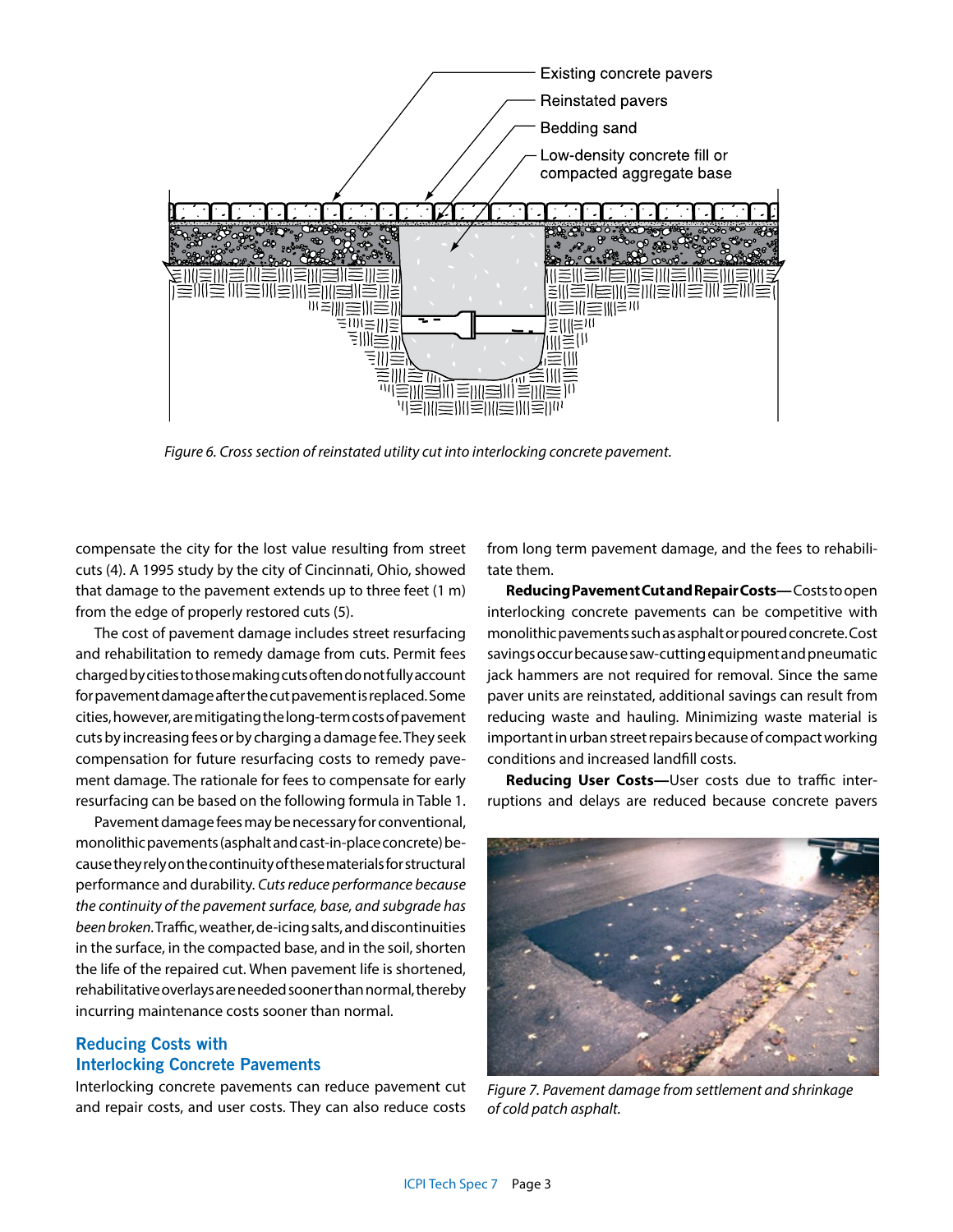*Figure 8. Utility cut repair in a residential area in London, Ontario.* 

require no curing. They can handle traffic immediately after reinstatement, reducing user delays. Furthermore, reinstated concrete pavers preserve the aesthetics of the street or sidewalk surface. There are no patches to detract from the character of the neighborhood, business district, or center city area. With many projects, concrete pavers help define the character of these areas. Character influences property values and taxes. Attractive paver streets and walks without ugly patches can positively affect this character.

**Reducing Costs of Pavement Damage—**Since interlocking concrete pavements are not monolithic, they do not suffer damage from cuts. The modular pavers and joints are superior to the cracks from cuts that typically result in accelerated wear to monolithic pavements. The role of joints in interlocking concrete pavement is the opposite from those in monolithic pavements. *Any* break in monolithic pavement, e.g., joints, cuts or cracks, normally shortens pavement life because the continuity of the material is broken. In contrast, the joints of the modular units in interlocking concrete pavements maintain structural continuity.

Figures 2, 3, 4, 5 and 6 show the process of repair and illustrate the continuity of the paver surface after it is completed. The reinstated units are knitted into existing ones through the interlocking paving pattern and sand filled joints. Besides providing a pavement surface without cuts, the joints distribute loads by shear transfer. The joints allow minor settlement in the pavers caused by discontinuities in the base or soil without cracking.

When pavers are reinstated on a properly compacted base, there is no damage to adjacent, undisturbed units. Unlike asphalt, concrete pavers do not deform, because they are made of high strength concrete. The need for street resurfacing caused by repeated utility cuts is eliminated because concrete pavers are not damaged in the reinstatement process. In addition, the use of low density concrete fill can help reestablish the broken continuity of the base and subgrade. This reduces the likelihood of settlement and helps eliminate damage to the pavement.

Therefore, long term costs of pavement damage from utility cuts to interlocking concrete pavement can be substantially lower when compared to monolithic pavements. This makes interlocking concrete pavement very cost effective for streets that will experience a number of utility repairs over their life. Furthermore, lower costs from less damage can mean lower fees for cuts when compared to those for cutting into monolithic pavements.

# **Utility Cut Repairs in Asphalt Pavements Using Interlocking Concrete Pavers**

*Tech Spec 6–Reinstatement of Interlocking Concrete Pavements*, published by the Interlocking Concrete Pavement Institute, provides step-by-step guidance for repairs to vehicular and pedestrian pavements made with concrete pavers. A unique, experimental variation of the techniques in this technical bulletin is demonstrated in London, Ontario, where repairs to utility cuts in asphalt are made with interlocking concrete pavers (6). The local gas company normally reinstates cut pavement in the winter with cold patch asphalt after making repairs to gas lines. In the spring, the cold patch is typically removed and hot mix asphalt is placed in the openings.

Figure 7 shows the result of settlement and shrinkage of the cold patch asphalt in a London, Ontario, utility cut. The change in dimensions causes the edge of the cut asphalt to deteriorate, and settlement decreases riding quality.

Concrete pavers on low density concrete fill have been successfully used as a replacement for cold patch asphalt (Figures 8 and 9).They were first used as a temporary repair with the intent of being removed in the spring. However, the pavers performed so well that the City of London left them in place indefinitely. Several repairs were in streets subject to heavy truck traffic, as well as residential streets. Costs were less than using cold patch asphalt.

All repairs in London with concrete pavers and low-density concrete have produced a smooth surface transition from the asphalt to the pavers. The riding quality and safety has improved to the extent that the transition from one surface to the next can barely be discerned by the driver. The pavers were colored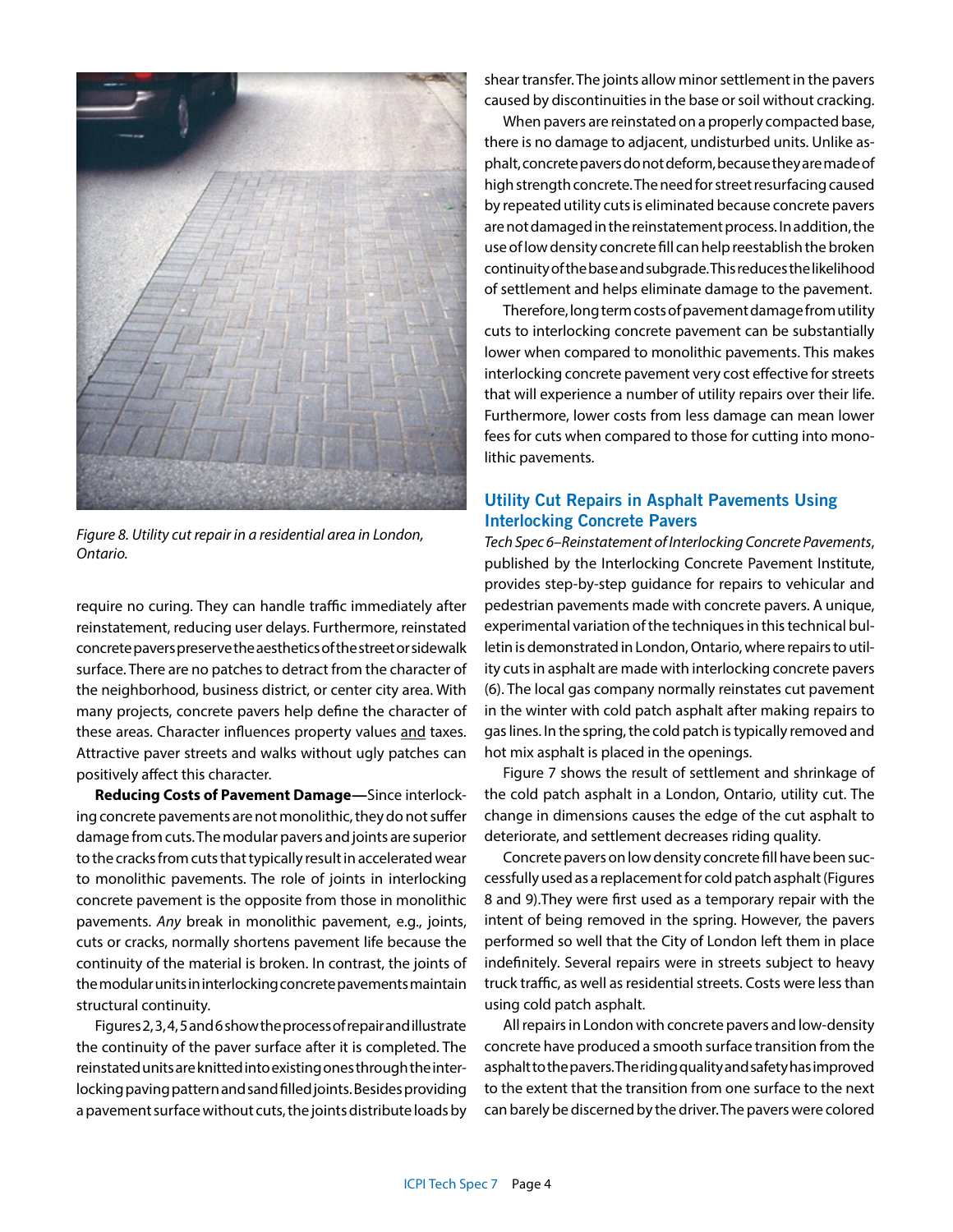

*Figure 9. Cross section of utility cut repairs with concrete pavers in London, Ontario*

to match the appearance of the asphalt so there would be no substantial differences in appearance. Figure 10 shows such a patch of pavers blending with the surrounding pavement.

 The base material, controlled low-density concrete fill (sometimes called unshrinkable fill), is a low-strength concrete poured from a ready-mix truck into the trench opening. The concrete fill eliminates the need to replace the aggregate base. The concrete cures to a sufficient strength that the repair with concrete pavers can be opened to traffic within 24 hours, even in freezing weather.

## **Repair Guidelines for Using Concrete Pavers for Utility Cuts in Asphalt Pavement**

The experimental repairs in London, Ontario, have been in place since 1994 and have performed well. The gas company and City continue to make repairs using this method. The ongoing repairs using this method demonstrate that it has particular application in cold climates as a substitute for cold patch asphalt. The use of low-density concrete fill has resulted in no settlement. The smooth riding pavement has increased the public image of the utility company and the City, and

has reduced liability. By eliminating the need to remove cold patch asphalt in the spring, labor forces can be placed on more urgent work.

The following are guidelines from experience with many utility repairs with concrete pavers and low-density concrete fill in London, Ontario.

**Signing** such as warnings, arrows, flashers, cones and/or barricades should be placed around the area to be cut, according to local, state, or provincial standards.

**Cuts** in the asphalt pavement should be done with a saw using straight lines. A pneumatic hammer should not be used to cut the asphalt. The saw cuts must be vertical and made completely through the existing asphalt layer. In order to provide clean corners along the edge of the cut, the asphalt layer should not be fractured, suffer from alligator cracking, or be raveled.

The thickness of the asphalt at the opening should be at least 4 in. (100 mm). The sides of the asphalt provide a restraint for the 3.125 in. (80 mm) thick pavers and approximately 1 in. (25 mm) of bedding sand. The interior of the cut asphalt can be broken with a pneumatic hammer and removed with a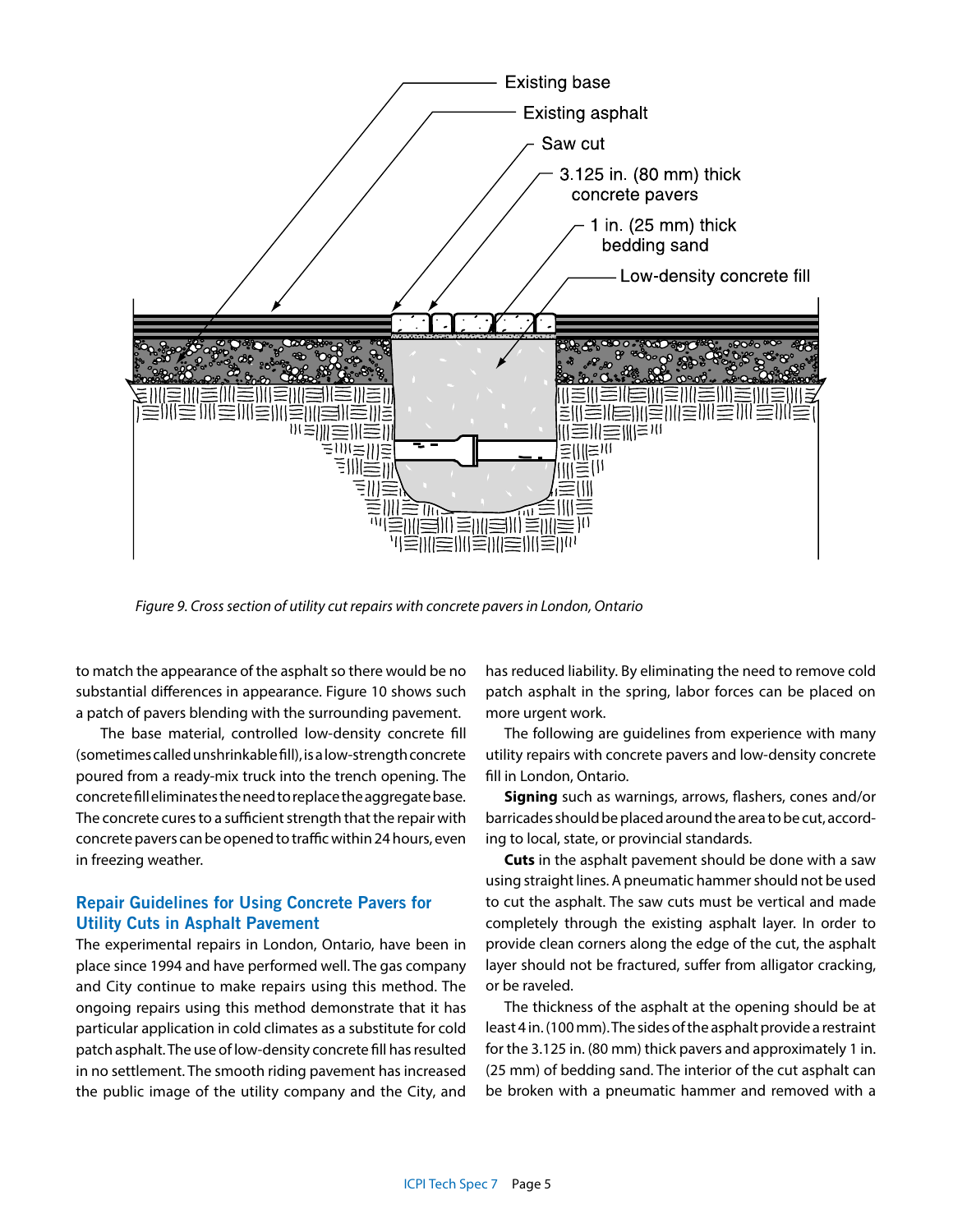

*Figure 10. A patch of pavers in a heavily trafficked intersection in London, Ontario* 



*Figure 11. Low density concrete fill (unshrinkable fill) poured into a utility trench from a readymix concrete truck.*

**Unshrinkable fill** poured into the trench is shown in Figure 11. The fills flows into undercuts, under the edge of the cut asphalt (providing additional support), and in places where the soil or base has fallen from the sides of the trench. These places are normally impossible to fill and compact with aggregate base or backfill material.

There are many mixes used for low-density concrete fill (7) (8). Proprietary mixtures include those made with fly-ash that harden rapidly. Others are made with cement. A recommended mix can be made with ASTM C 150 (9) Type I Portland cement (or Type 3 for winter repairs), or CAN3-A23.5-M type 10 (or type 30 Portland cement) (10). The slump of the concrete should be between 6 and 8 in. (150 and 200 mm) as specified in ASTM C 143 (11) or CAN3-A23.2.5C (10). When air entrainment is required to increase flowability, the total air content should be between 4 and 6% as measured in ASTM D 6023 *Standard Test Method for Density (Unit Weight), Yield, Cement Content, and Air Content (Gravimetric) of Controlled Low-Strength Material (CLSM)* or CAN3-A23.2-4C (10). Air content greater than 6% is not recommended as it may

front end loader. Pieces along the saw cuts should be removed carefully to prevent damage to the edges.

Excavation of the base and soil must be within the limits of the removed asphalt, and care must be taken to not undermine the adjacent pavement. Trench excavation, bracing, shoring, and/or sheeting should be done in accordance with the local authority. Equipment should be kept from the edges of the opening as loads may crack or break pieces from the cut asphalt edges. Excavated soil and base materials should be removed from the site. The trench should be kept free from standing water.

increase segregation of the mix.

A strength of 10 psi (0.07 Mpa) should be achieved within 24 hours. The maximum 28 day compressive strength should not exceed 50 psi (0.4 Mpa) as measured by ASTM C 39 (11) or CAN3-A23.2-9C (10). Cement content should be no greater than 42 lbs/cy (25 kg/m<sup>3</sup>). The low maximum cement content and strength enables the material to be excavated in the future. Mixes containing supplementary cementing materials should be evaluated for excessive strength after 28 days.

**Repaired utility lines** are typically wrapped in plastic prior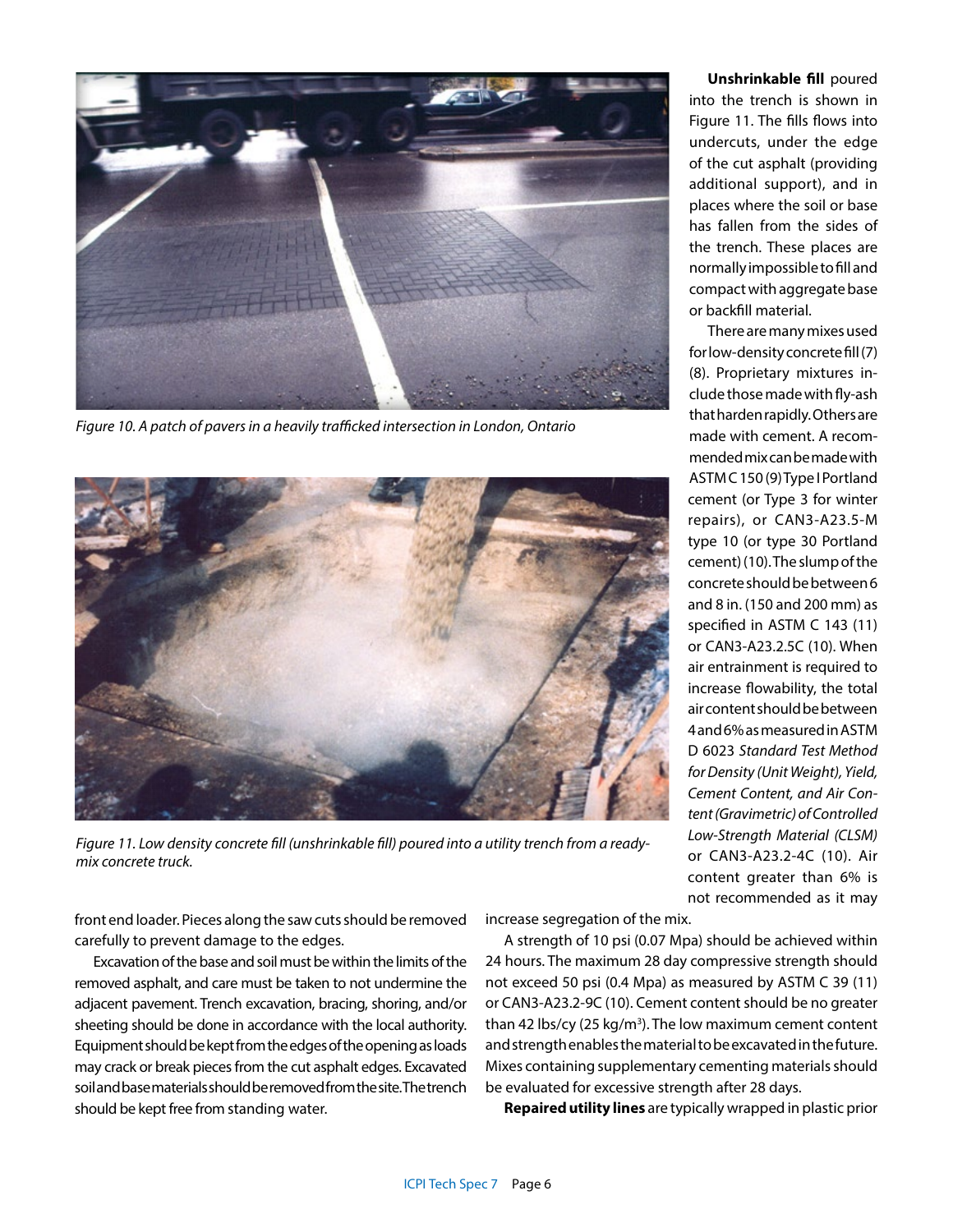to pouring the low density fill. This keeps the concrete from bonding to the lines and enables them to move independently. When the fill is poured, it is self-leveling. It should be poured to within 4 in. (100 mm) of the riding surface of the asphalt.

**Bedding sand** can be installed when the concrete is firm enough to walk on, generally within a few hours after placement. The bedding sand should be as hard as available and should conform to the grading requirements of ASTM C 33 (11) or CSA A23.1 (10). *Mason sand, limestone screenings or stone dust should not be used.* The sand should be moist, but not saturated or frozen. Screed the bedding with 1 in. (25 mm) ers [nominally 4 in. by 8 in. (100 mm x 200 mm)] should be placed against the cut asphalt sides as a border course. They should be placed in a sailor course, i.e., the long side against the asphalt. No cut paver should be smaller than one third of a unit. Place pavers between the border course in a 90 degree herringbone pattern (Figure 12). Joints between pavers should be between  $\frac{1}{16}$  and  $\frac{5}{16}$  in. (2 to 5 mm). Compact the pavers with a minimum 5,000 lbf (22 kN) plate compactor. Make at least four passes with the plate compactor. A small test area of pavers may need to be compacted to check the amount of settlement. The bedding sand thickness should

diameter screed pipe. Remove excess sand from the opening.

Since the low-density concrete fill is self-leveling, it will create a flat surface for the bedding sand. In most cases, there will be a slope on the surface of the street. Adjustments to the thickness of the bedding sand may be necessary for the finished elevation of the pavers to follow the slope on the surface of the street. This can be accomplished by adjusting the height of the screed pipes.

**Concrete pavers** should be at least 3.125 in. (80 mm) thick and meet ASTM C 936 (12) or CSA A231.2 (13). They should be delivered in strapped bundles and placed around the opening in locations that don't interfere with excavation equipment or ready-mix trucks. The bundles should be covered with plastic to prevent water from freezing them together. The bundles need to be placed in locations close to the edge of the opening. Most bundles have several rows or bands of pavers strapped together. These are typically removed with a paver cart. The paver bundles should be oriented so that removal of the bands with carts is done away from the edge of the asphalt. Rectangular concrete pav-



*Figure 12. Pavers are laid in a 90 degree herringbone pattern between the border courses.*



*Figure 13. Concrete pavers in utility cuts can be painted as any other pavement.*